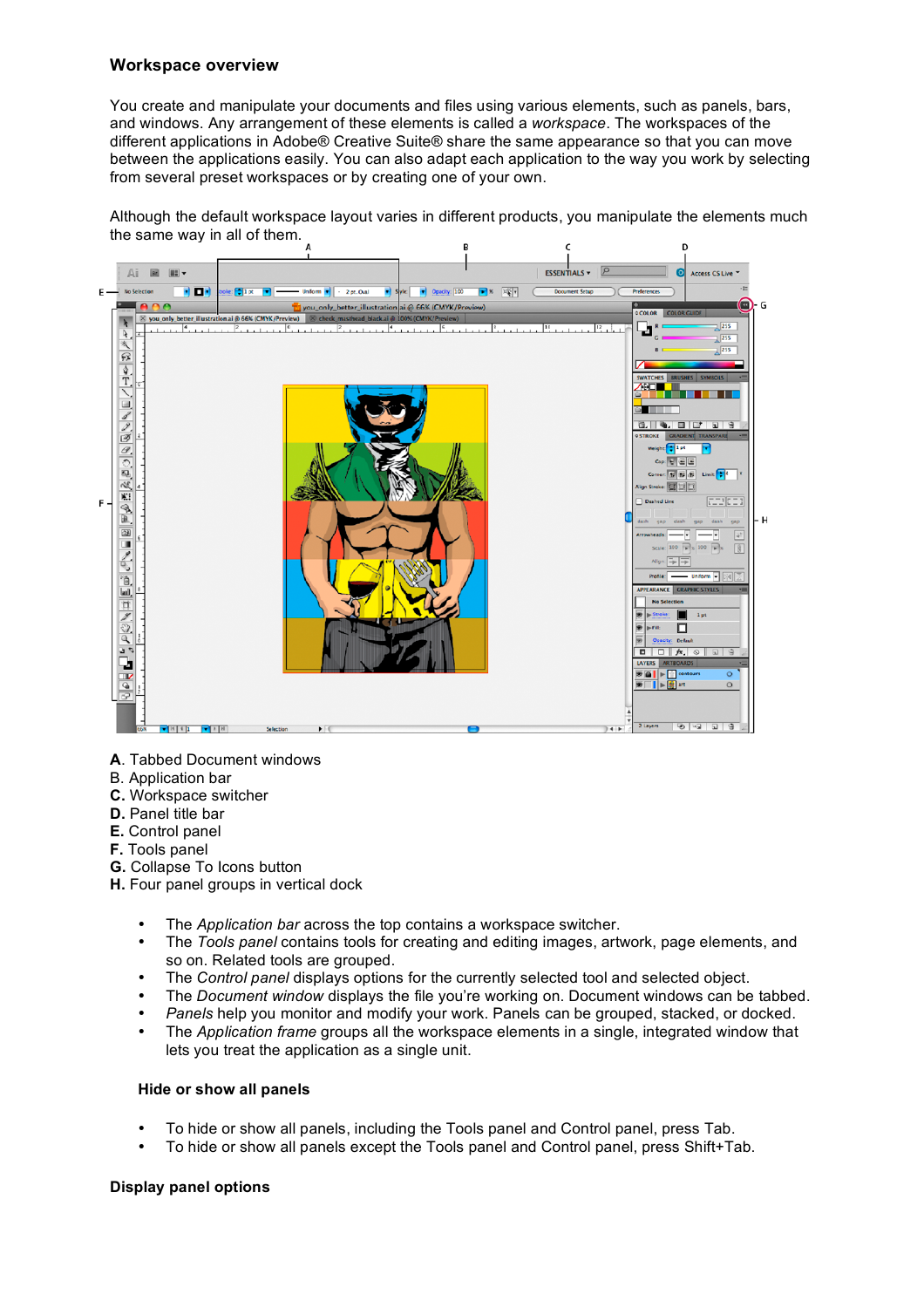$\therefore$  Click the panel menu icon  $\overline{-}$  in the upper-right corner of the panel.

# **(Illustrator) Adjust panel brightness**

**In User Interface preferences, move the Brightness slider. This control affects all panels, including** the Control panel.

## **Reconfigure the Tools panel**

You can display the tools in the Tools panel in a single column, or side by side in two columns.

Click the double arrow at the top of the Tools panel.

### **Search For Help box**

Use the Search For Help box on the right side of the Application bar to search for Help topics and online content.

#### **About screen modes**

You can change the visibility of the illustration window and menu bar using the mode options at the bottom of the Tools panel. To access panels when in Full Screen Mode, position the cursor at the left or right edge of the screen and the panels will pop up. If you've moved them from their default locations, you can access them from the Window menu.

You can choose one of the following modes:

- Normal Screen Mode displays artwork in a standard window, with a menu bar at the top and scroll bars on the sides.
- Full Screen Mode With Menu Bar  $\Box$  displays artwork in a full-screen window, with a menu bar at the top and scroll bars.
- Full Screen Mode displays artwork in a full-screen window, with no title bar or menu bar.

#### **Using the status bar**

The status bar appears at the lower-left edge of the illustration window. It displays any of the following:

- current zoom level
- current tool in use
- current artboard in use
- navigation controls for multiple artboards
- date and time
- number of undoes and redoes available
- document colour profile

### **Enter values in panels and dialog boxes**

You enter values using the same methods in all panels and dialog boxes. You can also perform simple math in any box that accepts numeric values. For example, if you want to move a selected object 3 units to the right using the current measurement units, you don't have to work out the new horizontal position—simply type +3 after the current value in the Transform panel.

#### **Enter a value in a panel or dialog box**

Do any of the following:

• Type a value in the box, and press Enter or Return.